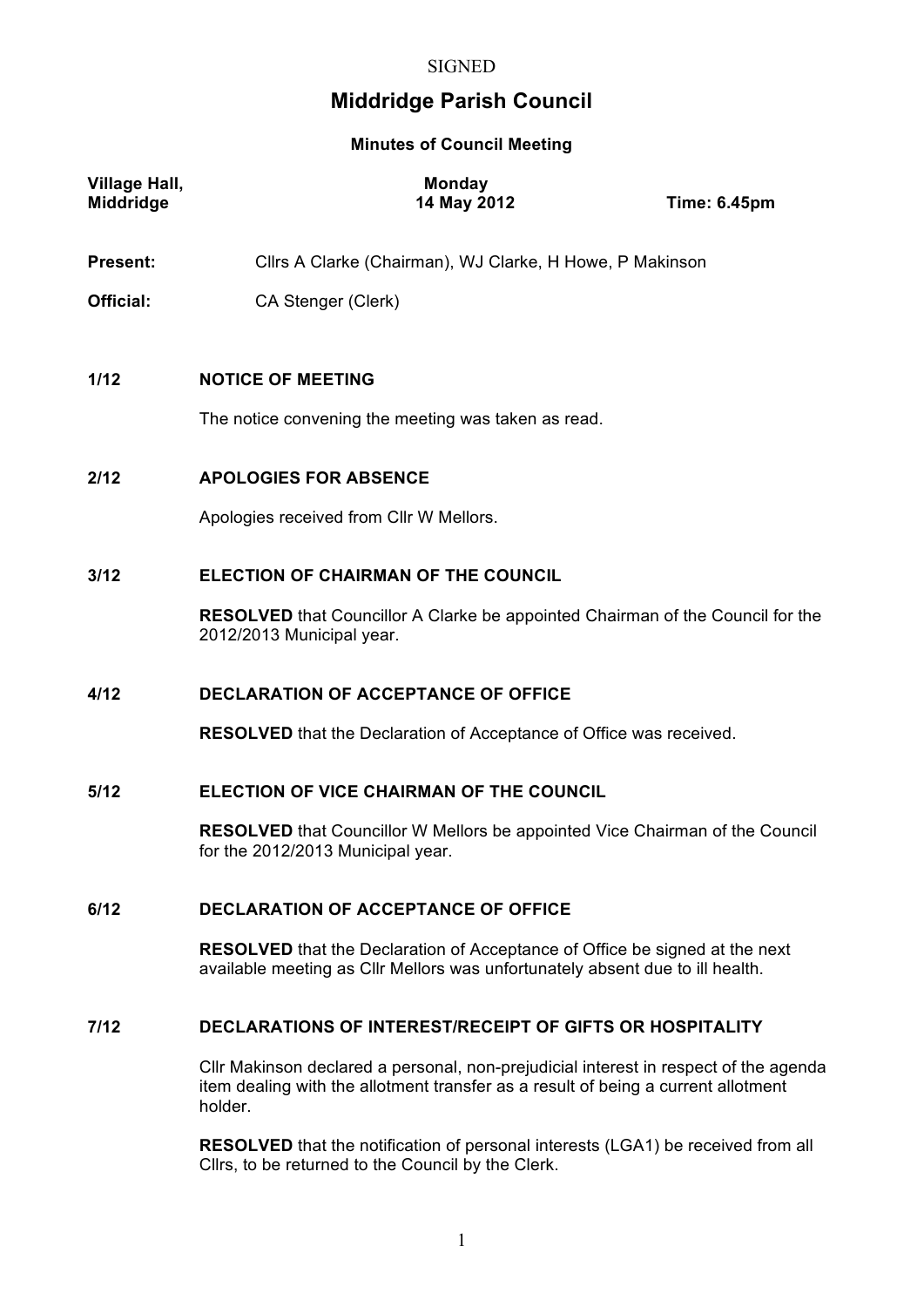## **8/12 THANKS TO OUTGOING CHAIRMAN**

**RESOLVED** that the thanks of the Parish Council be recorded to the outgoing Chairman, Cllr Howe, for the duties carried out during his term of office.

**Cllr H Howe then left the meeting.**

#### **9/12 MINUTES**

The Minutes of the meeting held on 5 March 2012 were signed by the Chairman as a correct record.

#### **10/12 MATTERS ARISING FROM MINUTES**

i) Parish Paths Partnership (min 101/11 i) refers) There has been no further contact with Elaine Field regarding the proposed circular walk and Parish Paths map.

**RESOLVED** that Cllr A Clarke contact Elaine Field to discuss both issues.

ii) Flower tubs (103/11 iii refers)

Cllr A Clarke reported that David Storey had agreed to maintain the flower tub at the end of The Close.

## **11/12 ACCOUNTS FOR PAYMENT**

i) Members considered a schedule of Accounts for Payment.

**RESOLVED** that the following accounts be approved for payment:-

| JWS Power Wash | Bus shelter cleaning                                 | £ 30.00 |
|----------------|------------------------------------------------------|---------|
| SE Landscaping | Grass cutting x 2 (April)                            | £212.50 |
|                | Zurich Municipal Insurance Insurance premium 2012/13 | £852.74 |
| C Gray         | Internal audit                                       | £ 65.00 |

## **12/12 ACCOUNTS FOR THE YEAR ENDED 31 MARCH 2012**

The internal audit of accounts had been completed and approved by Colin Gray. The statement of accounts for the annual return were approved by the Council.

**RESOLVED** that the Clerk complete the required external audit paperwork and send to BDO within the required timescale.

#### **13/12 INSURANCE RENEWAL**

The Zurich Municipal Insurance premium quote for 2012/13 was received, and contained 3 differing amounts, with lower premiums for longer term agreements.

**RESOLVED** that the Clerk contact Zurich Municipal to check the basis of the longer term agreements and arrange payment accordingly.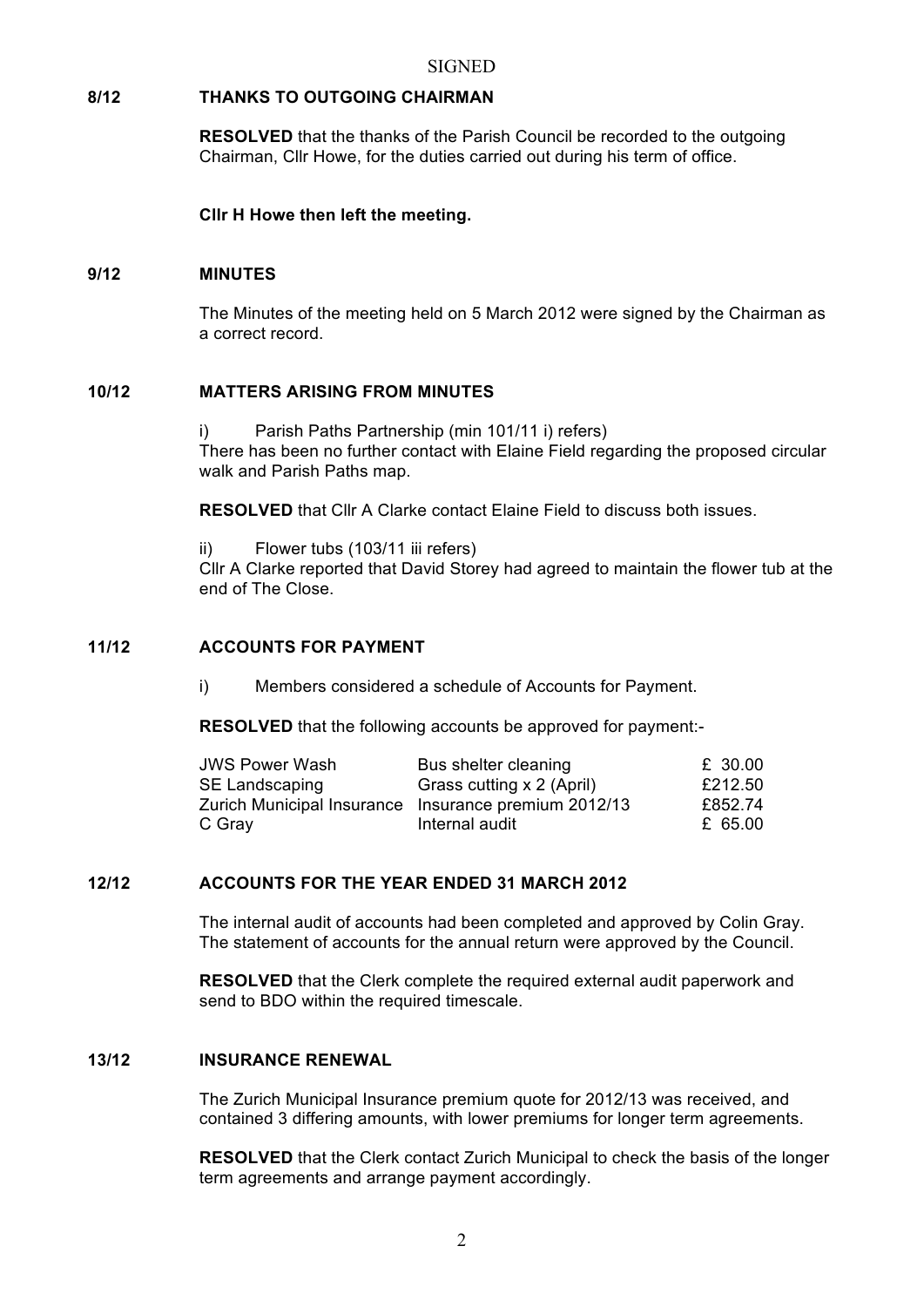#### **14/12 GROUNDS MAINTENANCE & GENERAL REPAIRS**

i) Youth Offenders Project

Cllr A Clarke had received details regarding the Youth Offenders Project.

**RESOLVED** that Cllr A Clarke contact the Project regarding the possible undertaking of cleaning of the Play Area, maintenance of the Millennium Hedge and litter picking behind the Village Hall.

#### ii) Grass cutting

Councillors reported their dissatisfaction at the standard of grass cutting, with uncut strips of grass visible, and skid marks showing, especially in the Docks area.

**RESOLVED** that the Clerk write to the contractor regarding quality and standard of work.

iii) Parish Paths Partnership

The quote for the Parish Paths maintenance had been accepted by Elaine Field, with the full costs agreed to be refunded on completion of work.

**RESOLVED** that the Clerk write to the contractor advising him of the acceptance of the quote.

#### **15/12 PROPOSED DISPOSAL OF ALLOTMENTS BY DURHAM COUNTY COUNCIL, MIDDRIDGE**

The Clerk had contacted Fiona Bullen to get an update on the proposed disposal of the paddock. Ms Bullen responded with an email stating her intention to recommend that the rear land be placed in the forthcoming September auction, but was happy to recommend a lease transfer of the land currently used for allotments.

**RESOLVED** that the Clerk research previous correspondence regarding transfer/sale of the allotment land and draft a letter expressing dissatisfaction with the response and requesting further details from Fiona Bullen.

#### **16/12 PLANNING APPLICATIONS**

There were no new applications to be noted.

#### **17/12 CHILDREN'S' PLAY AREA**

Consideration was given to the Clerk's monthly inspection report regarding the condition of the play area and equipment – the Clerk reported the following issues:

- The perimeter fence was unstable, as previously reported, but the inner fence was now also showing signs of degeneration.
- The play surface was showing signs of wear in some places
- Tree limbs had been cut off and were littering the ground
- One of the goal net ropes had been moved and tied to a further tree, posing a health and safety risk.

**RESOLVED** that Cllrs A Clarke and P Makinson would inspect the Play Area.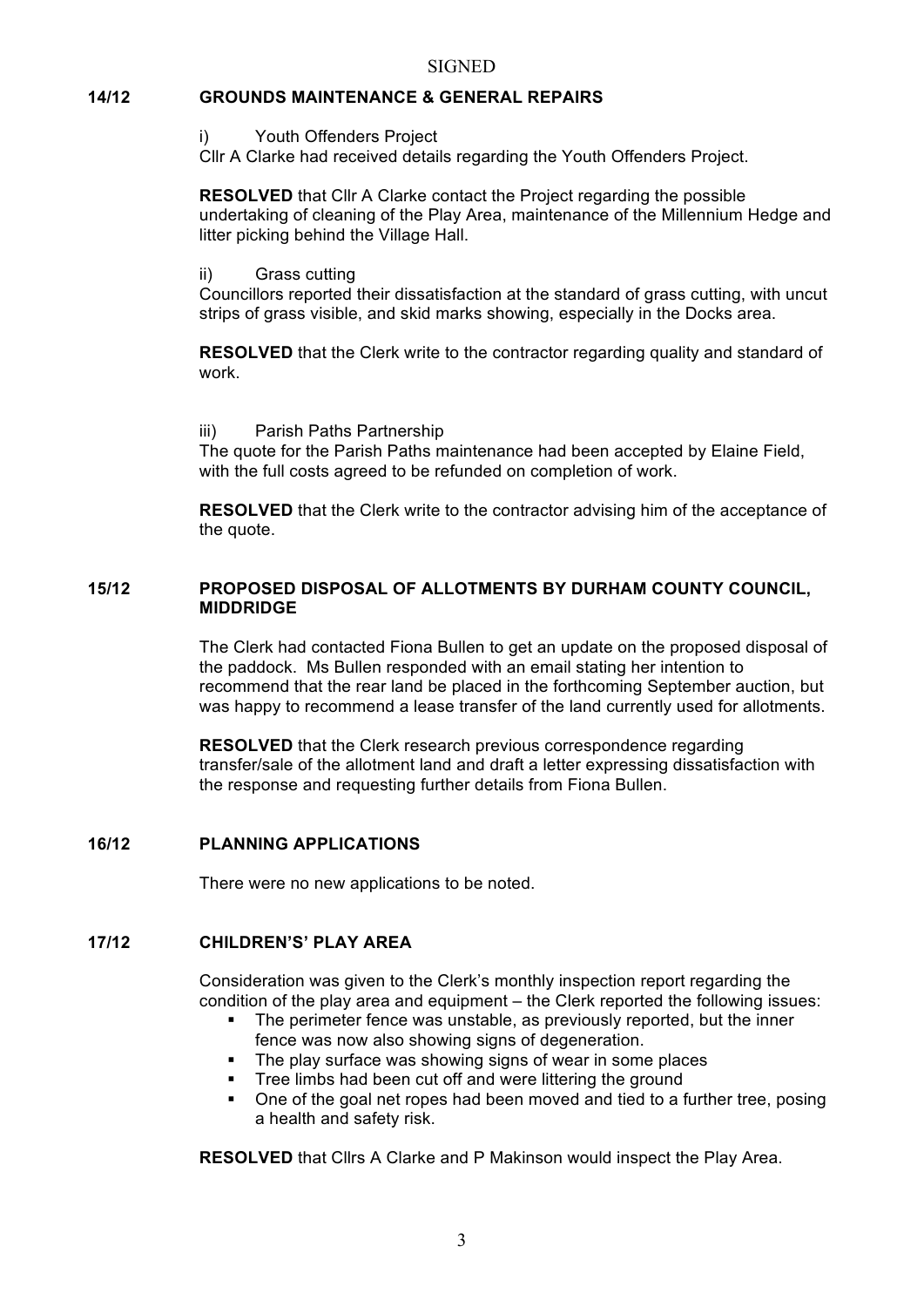#### **SIGNED**

## **18/12 C35 NEWTON AYCLIFFE TO SHILDON ROAD-TRAFFIC CALMING**

The Clerk had gained information from the Etherley/Toft Hill Parish Clerk regarding the speed 'matrices' - it had cost in the region of  $\pm$  2000. It was decided that the issue of speeding be

**RESOLVED** that Cllr A Clarke contact Mr Straugheir and Cllr D Bowman.

## **19/12 G.A.T.C./MIDDRIDGE AREA ACTION PARTNERSHIP FEEDBACK**

Cllr A Clarke reported that GAMP had a new chairman.

**RESOLVED** that the report be noted.

## **20/12 FUTURE EVENTS**

#### i) Queen's Diamond Jubilee

Weather Vane - Cllrs Clarke reported that the cost of the original weather vane has escalated to £450-525. They had therefore investigated a further local supplier and had negotiated the same design at a lower price of £200-250. The production was ongoing and Cllr J Clarke was to meet with the supplier again, however it was hoped that the finished product would be ready in time for the Jubilee celebrations.

Souvenirs - GAMP were providing all primary school children in the Newton Aycliffe schools with Jubilee mugs, and older children in Year 7 with pens. It was reported in the Middridge Mercury that any children living in the village that did not attend a school in Newton Aycliffe contact Cllr A Clarke to arrange for the appropriate souvenir. The Clerk reported that banks and post offices were not supplying Jubilee £5 coins for purchase.

**RESOLVED** that the Clerk arrange for the online purchase of Jubilee £5 coins as souvenirs for children of the village.

Jubilee Beacon - details had been received from Zurich Municipal Insurance regarding risk assessment for the beacon event.

**RESOLVED** that the Clerk design a flyer for residents giving information regarding the Jubilee Beacon, including health and safety notes due to the lack of lighting at the site.

#### ii) Olympic Torch

A request for permission to use the Village Green for the Olympic Torch celebration event, and also the use of the Council's liability insurance, had been received, along with risk assessments for the proposed activities. The Village Association had agreed to cover costs up to the amount of £100 for the event, and it was agreed that the Parish Council would cover any shortfall in funds (up to the maximum amount of £100) if needed.

**RESOLVED** that permission be granted for use of the Village Green and liability insurance.